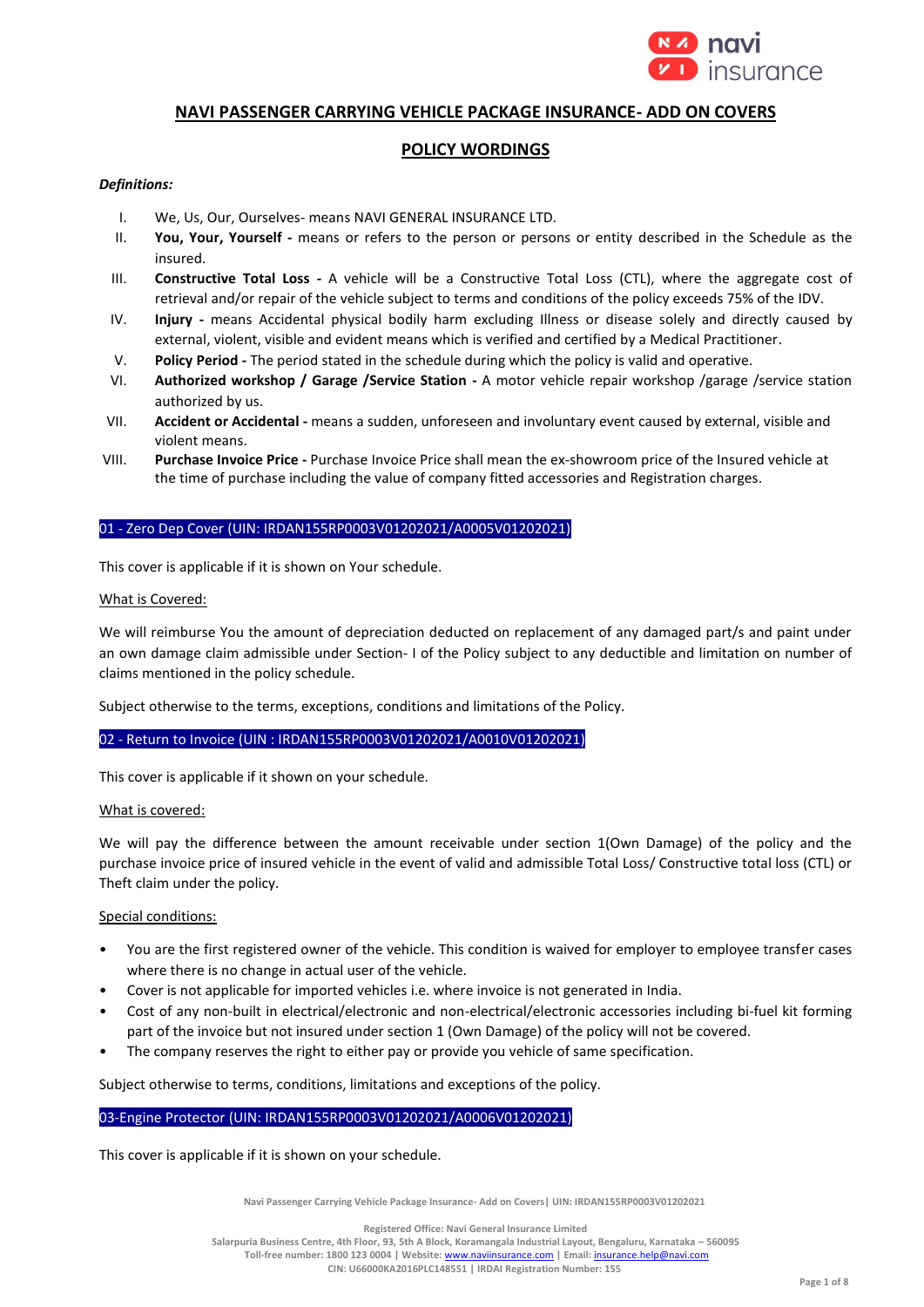

### What is covered:

We will pay You repair and replacement expenses for loss or damage to internal parts of the Engine, Gear box, Transmission or Differential assembly including lubricating Oils/consumables\* used in the respective assembly provided loss or damage is due to ingress of water in the engine or due to leakage of lubricating oil and/or coolant from Engine/respective assembly caused by accidental external impact.

\*Consumable means material, which is used up and needs continuous replenishment such as engine oil, gear box oil etc. but excluding fuel.

#### What is not covered:

- 1) Any consequential loss, wear and tear, mechanical & electrical failure and parts falling under warranty.
- 2) Loss or damage due to corrosion of engine or parts thereof due to delay in intimation.
- 3) Depreciation unless Zero Dep Cover is opted by You.

#### **Special Condition:**

Claim under this cover will be admissible only if

- 1. In case of water damage, there is evidence of vehicle being submerged or stopped in a water-logged area.
- 2. Vehicle is transported/towed to garage within 2 (Two) days of water receding from the water-logged area.
- 3. You have taken all reasonable steps, safeguards and precautions to avoid any loss or damage and prevent aggravation of loss once the loss or damage to the vehicle is sustained and noticed by You.

Deductible: Deductible as stated in the schedule will apply for each claim reported under the policy.

Subject otherwise to terms, conditions, limitations and exceptions of the policy.

### 04 - Consumable Expenses (UIN: IRDAN155RP0003V01202021/A0009V01202021)

This cover is applicable if it is shown on your schedule.

#### What is covered

We will cover cost of consumables required to be replaced/ replenished arising from an accident to the insured vehicle subject to valid and admissible claim under section I (own damage) of the policy.

Consumable shall include Oil/lubricants, filters, coolant, fasteners, bearings, and items of similar nature excluding fuel.

#### What is not covered

- 1. Any consumable not associated with admissible Own Damage claim under section I (Own Damage) of the policy.
- 2. Any consumables that are related to wear and tear and not directly related to claim.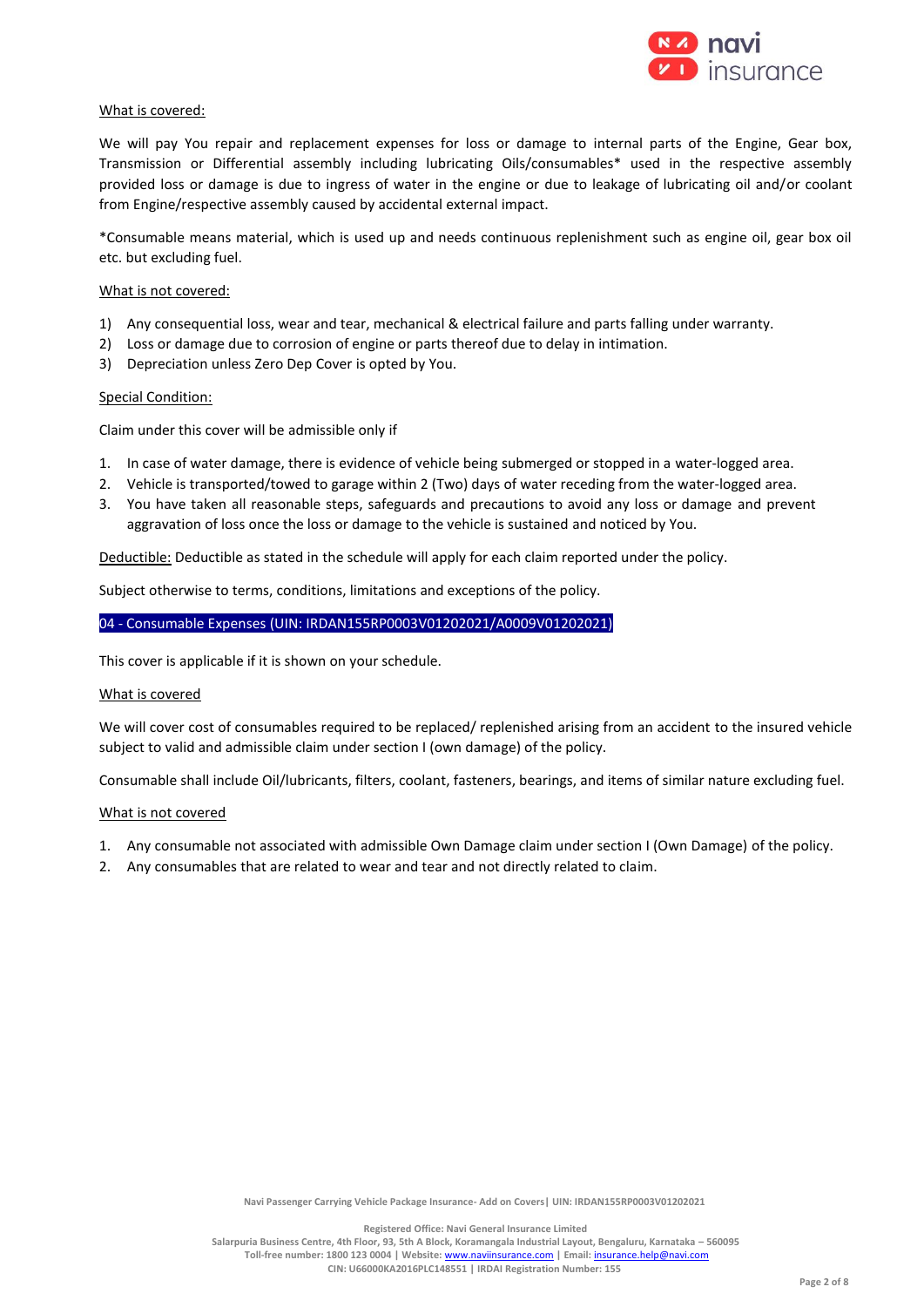

### 05. EMI Protector (UIN: IRDAN155RP0003V01202021/A0007V01202021)

The cover is applicable only if it is shown in your schedule.

If Your insured vehicle has been financed by any financial institution, We will pay up to 3 (three) Equated Monthly Instalment (EMI) payable by You to Financial Institution which falls due for payment during the insured vehicle is in garage for repair provided insured vehicle is damaged by a covered peril mentioned in Section 1 of the policy and the extent of damage is such that the actual repair time is more than 15 days as certified by surveyor appointed to assess the loss. Actual repair time will be counted from the next calendar day of assessment of loss by surveyor or start of repair whichever is later and shall end on the day vehicle is ready for re-inspection or delivery or confirmation of final claim settlement by us whichever is earlier.

# Condition:

- 1. We will pay for only one incident in a policy period.
- 2. We will pay subject to claim in respect of damage to the vehicle being admissible under section I (Own Damage) of the policy except claims of Total Loss/Constructive Total Loss or Theft.
- 3. We will not pay if delay in vehicle repair is due to non-cooperation by you/your authorised person
- 4. You are paying the EMI on a Regular basis i.e. the payment of EMI to the Bank/Financial Institution from whom the loan has been availed without any defaults and/or any penalties and/or interest and /or miscellaneous charges. We will not pay any penalty and / or interest and / or miscellaneous charges levied by Bank/Financial institution for any default in payment.
- 5. You will submit Sanction letter and Repayment Track Record or Bank account statement or Loan Account Statement reflecting EMI falling due for payment during the period of repair of insured vehicle
- 6. This would be a onetime payment at the end of the continuous period of repair for which claim has been made and is admissible under the policy.

EMI means and includes the amount of monthly payment required to repay the principal amount of Loan and Interest by the Insured Person as mentioned in the amortization chart in the loan agreement (or any amendments thereto) between the Financial Institution and the Insured prior to the date of occurrence of the Insured Event under this Policy. For avoidance of doubt, it is clarified that any monthly payments that are overdue and unpaid by the Insured prior to the occurrence of the Insured Event will not be considered for the purpose of this Policy and shall be deemed as paid by the Insured.

#### Special Condition:

It will be condition precedent to the liability that vehicle must be in commercial use for minimum 30 days prior to the date of accident resulting into claim under this coverage substantiated by valid documentary evidence.

#### 06. Loss of Income (UIN: IRDAN155RP0003V01202021/A0008V01202021)

This cover is applicable if it is shown on your schedule.

We will pay the amount as shown in the schedule towards loss of income in case insured vehicle meets with an accident and vehicle is under repair arising out of a covered peril mentioned in section 1 of the policy. We will pay for up to 20 days in case of claims other than total loss including theft and constructive total loss and 30 days in case of total loss including theft and constructive total loss.

Cover will commence after 7 days in case of Two or Three wheeler commercial vehicle/taxi and 10 days in case of other classes of commercial vehicles respectively from the date and time insured vehicle reaches garage for repair or the date you intimate the claim to us, whichever is later and shall end on the date repairs have been completed and/or garage intimates You for taking delivery of the vehicle and/or re inspection is done whichever occurs first subject to limits mentioned above.

The maximum daily payable amount is per the following table:

- (i) Three Wheelers including battery operated rickshaw (Passenger Carrying Vehicles)- Rs. 1000/-
- (ii) Taxis ₹ 2,000/-

**Navi Passenger Carrying Vehicle Package Insurance- Add on Covers| UIN: IRDAN155RP0003V01202021**

**Salarpuria Business Centre, 4th Floor, 93, 5th A Block, Koramangala Industrial Layout, Bengaluru, Karnataka – 560095 Toll-free number: 1800 123 0004 | Website:** [www.naviinsurance.com](http://www.naviinsurance.com/) **| Email:** [insurance.help@navi.com](mailto:insurance.help@navi.com)

**CIN: U66000KA2016PLC148551 | IRDAI Registration Number: 155**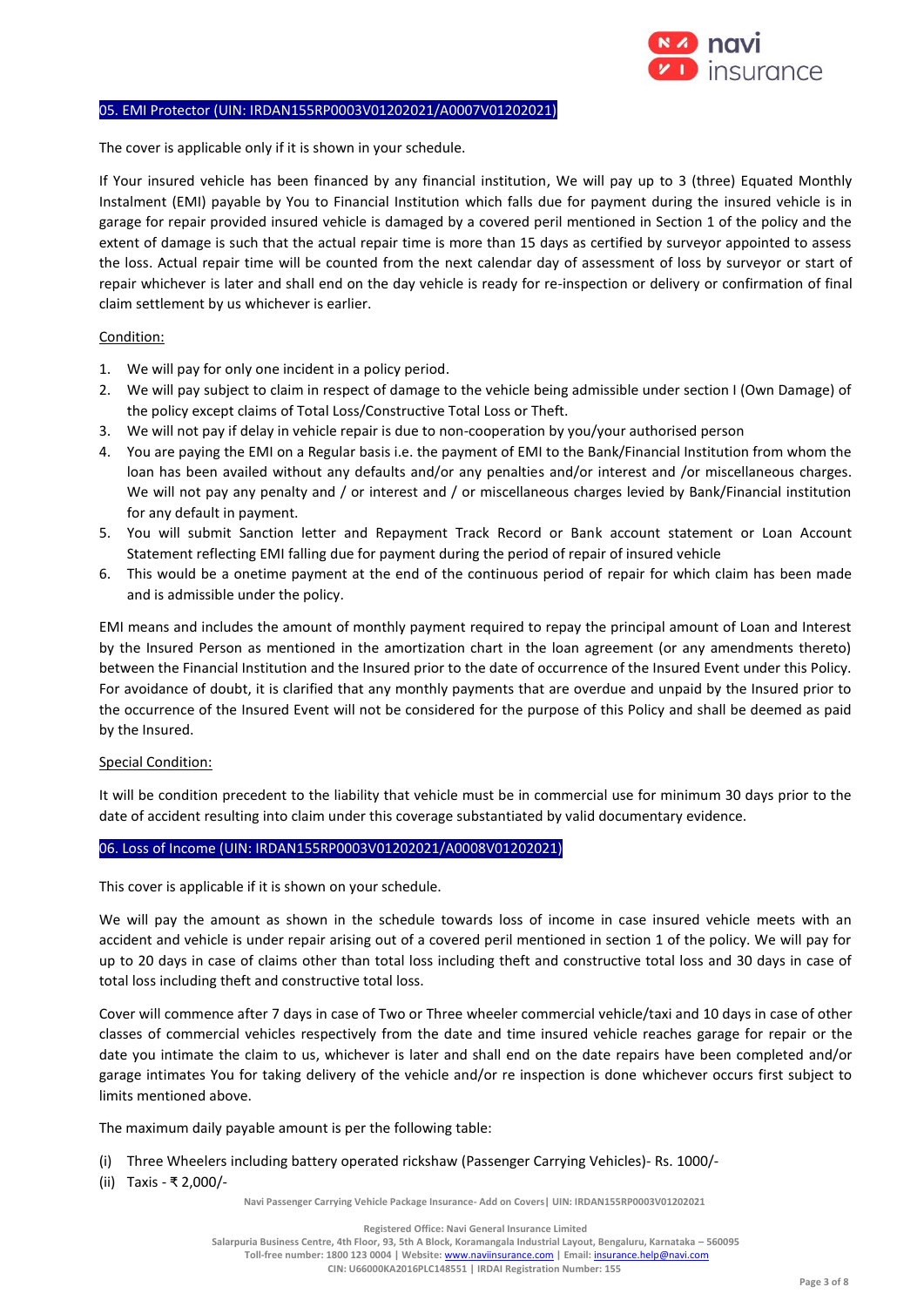

(iii) Buses - ₹ 5,000/- (iv) Two-wheeler- ₹ 500/-

### What is not Covered

We will not pay if

1. Claim under Section 1 is not valid and admissible.

# Special Condition:

- 1. We will pay for only one incident in a policy period.
- 2. It will be condition precedent to the liability that vehicle must be in commercial use for minimum 30 days prior to the date of accident resulting into claim under this coverage substantiated by valid documentary evidence.
- 3. This would be a onetime payment at the end of the continuous period of repair for which claim has been made and is admissible under the policy.

### Grievance Redressal Procedure:

At Navi General Insurance, we want your relationship with insurance to soar beyond what you've experienced yet. To understand, appreciate, and enjoy insurance—we're here for you. You can connect with us on the following channels.

- **a.** Call us on our Toll Free 1800 123 0004 for any queries that you may have!
- **b.** Email your queries to [insurance.help@navi.com](mailto:insurance.help@navi.com) .
- **c.** For Senior Citizens, we have a special cell and our Senior Citizen Customers can email us at seniorcare@navi.com for priority resolution
- **d.** Please walk in to any of our branches or partner locations.
- **e.** You can also dispatch your letters to us at: **Navi General Insurance Limited** Corporate Office: Salarpuria Business Centre, 4th B Cross Road, 5th Block, Koramangala Industrial Layout,

Bengaluru, Karnataka – 560095

We request you to please mention your complete details: Full Name, Policy Number and Contact Details in all your communications, to enable our customer experience expert to connect with you and provide you with the quickest possible solution.

We'll make sure to acknowledge your service request within 3 working days—and try and resolve it to your satisfaction within 15 working days. That's a promise!

#### **Escalation**

# **Level 1:**

While we attempt to give you best-in-class and prompt resolution for any concerns—sometimes it may not be perfect. If you felt that you weren't offered a perfect resolution, please feel free to share your feedback to our Customer Experience team a[t Manager.CustomerExperience@navi.com](mailto:Manager.CustomerExperience@navi.com) 

# **Level 2:**

If *You* still are not happy about the resolution provided, then *You* may please write to Our Head Customer Experience and Redressal Manager at [Head.CustomerExperience@navi.com.](mailto:Head.CustomerExperience@navi.com)

# **Level 3:**

If *You* are not happy with the resolution, *you* may approach IRDAI by calling on the Toll-Free no. **155255 (or) 1800 4254 732.** *You* can also register an online complaint on the website **[http://igms.irda.gov.in.](http://igms.irda.gov.in/)**

If your concern remains unresolved till one month from the date of registering your complaint, you may please approach

**Navi Passenger Carrying Vehicle Package Insurance- Add on Covers| UIN: IRDAN155RP0003V01202021**

**Salarpuria Business Centre, 4th Floor, 93, 5th A Block, Koramangala Industrial Layout, Bengaluru, Karnataka – 560095**

**Toll-free number: 1800 123 0004 | Website:** [www.naviinsurance.com](http://www.naviinsurance.com/) **| Email:** [insurance.help@navi.com](mailto:insurance.help@navi.com)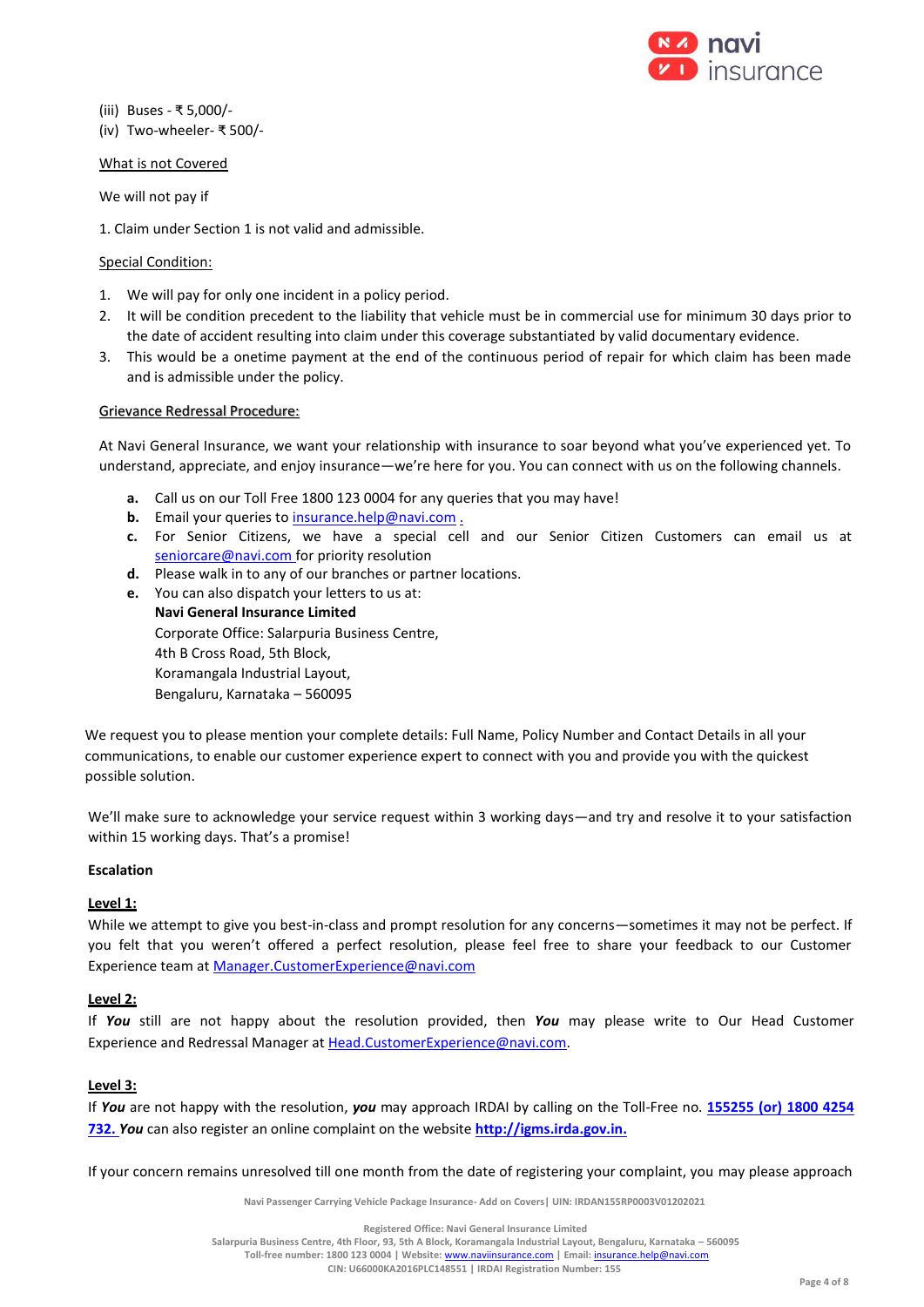

the Insurance Ombudsman for redressal. To know who your Insurance Ombudsman is, simply refer to the Ombudsman list overleaf.

Contact details of Insurance Ombudsman are available at our website ww.naviinsurance.com

**OMBUDSMAN AND ADDRESSES:** Refer the below link

<http://www.ecoi.co.in/ombudsman.html>

### **NAMES OF OMBUDSMAN AND ADDRESSES OF OMBUDSMAN CENTRES**

| <b>S. No.</b> | <b>Contact Details</b>                                                                                                                                                                                                                                                        | <b>Jurisdiction of Office</b>                                                                        |
|---------------|-------------------------------------------------------------------------------------------------------------------------------------------------------------------------------------------------------------------------------------------------------------------------------|------------------------------------------------------------------------------------------------------|
| 1.            | <b>AHMEDABAD</b><br>Office of the Insurance Ombudsman,<br>Jeevan Prakash Building, 6th Floor,<br>Tilak Marg, Relief Road,<br>Ahmedabad - 380 001.<br>Tel.: 079 - 25501201/02/05/06<br>Email: bimalokpal.ahmedabad@ecoi.co.in                                                  | State of Gujarat and Union Territories of Dadra &<br>Nagar Haveli and Daman and Diu                  |
| 2.            | <b>BENGALURU</b><br>Office of the Insurance Ombudsman,<br>Jeevan Soudha Building,<br>PID No. 57-27-N-19,<br>Ground Floor, 19/19, 24th Main Road,<br>JP Nagar, 1st Phase,<br>Bengaluru - 560 078.<br>Tel.: 080 - 26652048 / 26652049<br>Email: bimalokpal.bengaluru@ecoi.co.in | Karnataka                                                                                            |
| 3.            | <b>BHOPAL</b><br>Office of the Insurance Ombudsman,<br>Janak Vihar Complex, 2nd Floor,<br>6, Malviya Nagar, Opp. Airtel Office,<br>Near New Market, Bhopal - 462 003.<br>Tel.: 0755 - 2769201 / 2769202<br>Fax: 0755 - 2769203<br>Email: bimalokpal.bhopal@ecoi.co.in         | States of Madhya Pradesh and Chattisgarh                                                             |
| 4.            | <b>BHUBANESHWAR</b><br>Officeof the Insurance Ombudsman,<br>62, Forest Park, Bhubneshwar - 751 009.<br>Tel.: 0674 - 2596461 / 2596455<br>Fax: 0674 - 2596429<br>Email: bimalokpal.bhubaneswar@ecoi.co.in                                                                      | State of Orissa                                                                                      |
| 5.            | <b>CHANDIGARH</b><br>Office of the Insurance Ombudsman,<br>S.C.O. No. 101, 102 & 103, 2nd Floor,<br>Batra Building, Sector 17 - D,<br>Chandigarh - 160 017.<br>Tel.: 0172 - 2706196 / 2706468<br>Fax: 0172 - 2708274<br>Email: bimalokpal.chandigarh@ecoi.co.in               | States of Punjab, Haryana, Himachal Pradesh,<br>Jammu & Kashmir and Union territory of<br>Chandigarh |

**Navi Passenger Carrying Vehicle Package Insurance- Add on Covers| UIN: IRDAN155RP0003V01202021**

**Registered Office: Navi General Insurance Limited**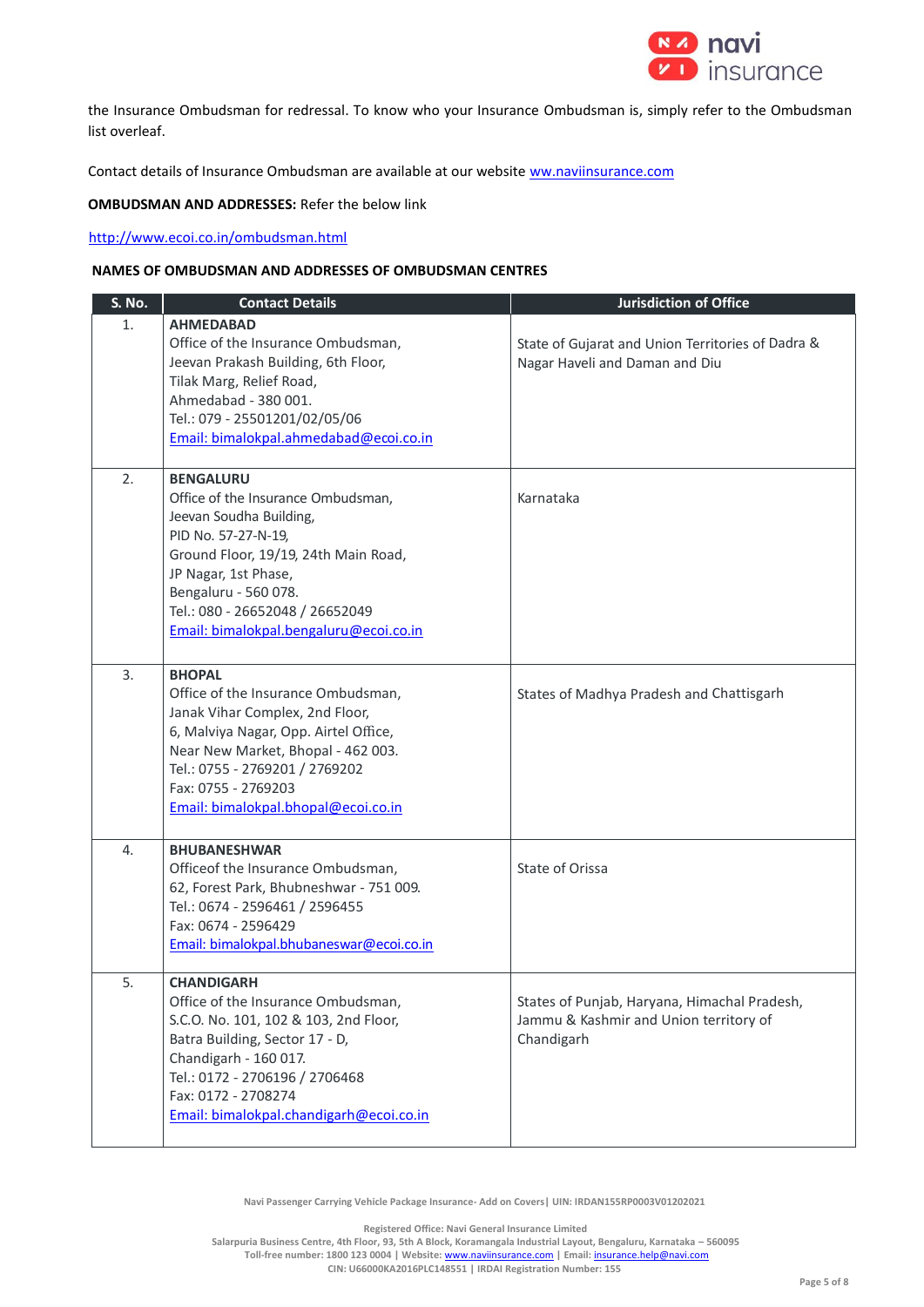

| 6.  | <b>CHENNAI</b>                                        |                                                       |
|-----|-------------------------------------------------------|-------------------------------------------------------|
|     | Office of the Insurance Ombudsman,                    | State of Tamil Nadu and Union Territories -           |
|     | Fatima Akhtar Court, 4th Floor, 453,                  | Pondicherry Town and Karaikal (which are part of      |
|     | Anna Salai, Teynampet,                                | Union Territory of Pondicherry)                       |
|     | Chennai - 600 018.                                    |                                                       |
|     | Tel.: 044 - 24333668 / 24335284                       |                                                       |
|     | Fax: 044 - 24333664                                   |                                                       |
|     | Email: bimalokpal.chennai@ecoi.co.in                  |                                                       |
| 7.  | <b>DELHI</b>                                          |                                                       |
|     | Office of the Insurance Ombudsman,                    | State of Delhi                                        |
|     | 2/2 A, Universal Insurance Building,                  |                                                       |
|     | Asaf Ali Road, New Delhi - 110 002.                   |                                                       |
|     | Tel.: 011 - 23232481 / 23213504                       |                                                       |
|     | Fax: 011 - 23230858                                   |                                                       |
|     | Email: bimalokpal.delhi@ecoi.co.in                    |                                                       |
|     |                                                       |                                                       |
| 8.  | <b>GUWAHATI</b><br>Office of the Insurance Ombudsman, | States of Assam, Meghalaya, Manipur, Mizoram,         |
|     | Jeevan Nivesh, 5th Floor,                             | Arunachal Pradesh, Nagaland and Tripura               |
|     | Nr. Panbazar Over Bridge, S.S. Road,                  |                                                       |
|     | Guwahati - 781001 (ASSAM).                            |                                                       |
|     | Tel.: 0361 - 2132204 / 2132205                        |                                                       |
|     | Fax: 0361 - 2732937                                   |                                                       |
|     | Email: bimalokpal.guwahati@ecoi.co.in                 |                                                       |
|     |                                                       |                                                       |
| 9.  | <b>HYDERABAD</b>                                      |                                                       |
|     |                                                       |                                                       |
|     | Office of the Insurance Ombudsman,                    | States of Andhra Pradesh, Telangana and Union         |
|     | 6-2-46, 1st floor, "Moin Court",                      | Territory of Yanam - a part of the Union Territory of |
|     | Lane Opp. Saleem Function Palace,                     | Pondicherry                                           |
|     | A. C. Guards, Lakdi-Ka-Pool,                          |                                                       |
|     | Hyderabad - 500 004.                                  |                                                       |
|     | Tel.: 040 - 65504123 / 23312122                       |                                                       |
|     | Fax: 040 - 23376599                                   |                                                       |
|     | Email: bimalokpal.hyderabad@ecoi.co.in                |                                                       |
| 10. | <b>JAIPUR</b>                                         |                                                       |
|     | Office of the Insurance Ombudsman,                    | State of Rajasthan                                    |
|     | Jeevan Nidhi - II Bldg., Gr. Floor,                   |                                                       |
|     | Bhawani Singh Marg, Jaipur - 302 005.                 |                                                       |
|     | Tel.: 0141 - 2740363                                  |                                                       |
|     | Email: bimalokpal.jaipur@ecoi.co.in                   |                                                       |
| 11. | <b>ERNAKULAM</b>                                      |                                                       |
|     | Office of the Insurance Ombudsman,                    | Kerala, Lakshadweep, Mahe-a part of Pondicherry       |
|     | 2nd Floor, Pulinat Bldg.,                             |                                                       |
|     | Opp. Cochin Shipyard, M. G. Road,                     |                                                       |
|     | Ernakulam - 682 015.                                  |                                                       |
|     | Tel.: 0484 - 2358759 / 2359338                        |                                                       |
|     | Fax: 0484 - 2359336                                   |                                                       |
|     | Email: bimalokpal.ernakulam@ecoi.co.in                |                                                       |

**Navi Passenger Carrying Vehicle Package Insurance- Add on Covers| UIN: IRDAN155RP0003V01202021**

**Registered Office: Navi General Insurance Limited**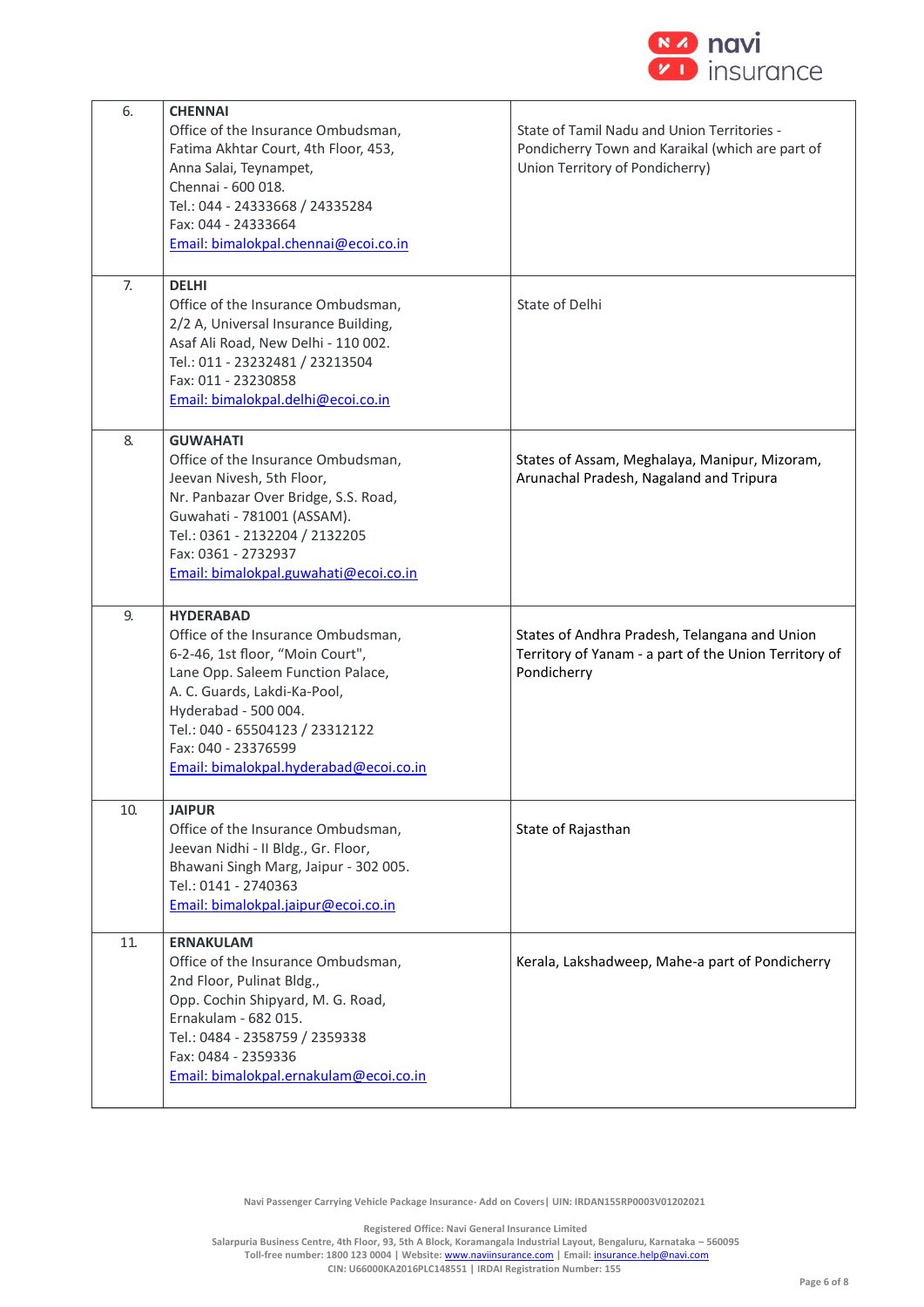

| 12. | <b>KOLKATA</b><br>Office of the Insurance Ombudsman,<br>Hindustan Bldg. Annexe, 4th Floor,<br>4, C.R. Avenue, Kolkata - 700 072.<br>Tel.: 033 - 22124339 / 22124340<br>Fax: 033 - 22124341<br>Email: bimalokpal.kolkata@ecoi.co.in                            | States of West Bengal, Sikkim and Union Territories<br>of Andaman and Nicobar Islands                                                                                                                                                                                                                                                                                                                                                                                                 |
|-----|---------------------------------------------------------------------------------------------------------------------------------------------------------------------------------------------------------------------------------------------------------------|---------------------------------------------------------------------------------------------------------------------------------------------------------------------------------------------------------------------------------------------------------------------------------------------------------------------------------------------------------------------------------------------------------------------------------------------------------------------------------------|
| 13. | <b>LUCKNOW</b><br>Office of the Insurance Ombudsman,<br>6th Floor, Jeevan Bhawan,<br>Phase-II, Nawal Kishore Road,<br>Hazratganj, Lucknow - 226 001.<br>Tel.: 0522 - 2231330 / 2231331<br>Fax: 0522 - 2231310<br>Email: bimalokpal.lucknow@ecoi.co.in         | District of Uttar Pradesh: Lalitpur, Jhansi, Mahoba,<br>Hamirpur, Banda, Chitrakoot, Allahabad, Mirzapur,<br>Sonbhabdra, Fatehpur, Pratapgarh, Jaunpur, Varansi,<br>Gazipur, Jalaun, Kanpur, Lucknow, Unnao, Sitapur,<br>Lakhimpur, Bahraich, Barabanki, Raebareli, Sravasti,<br>Gonda, Faizabad, Amethi, Kaushambi, Balrampur,<br>Basti, Ambedkarnagar, Sulanpur, Maharajganj,<br>Santkabirnagar, Azamgarh, Kaushinagar, Gorkhpur,<br>Deoria, Mau, Chandauli, Ballia, Sidharathnagar |
| 14. | <b>MUMBAI</b><br>Office of the Insurance Ombudsman,<br>3rd Floor, Jeevan Seva Annexe, S. V. Road,<br>Santacruz (W), Mumbai - 400 054.<br>Tel.: 022 - 26106552 / 26106960<br>Fax: 022 - 26106052<br>Email: bimalokpal.mumbai@ecoi.co.in                        | States of Goa, Mumbai Metropolitan<br>Region excluding Navi Mumbai & Thane                                                                                                                                                                                                                                                                                                                                                                                                            |
| 15. | <b>NOIDA</b><br>Office of the Insurance Ombudsman,<br>Bhagwan Sahai Palace, 4th Floor,<br>Main Road, Naya Bans, Sector 15,<br>Distt: Gautam Buddh Nagar,<br>U. P. - 201301.<br>Tel.: 0120 - 2514250 / 2514252 / 2514253<br>Email: bimalokpal.noida@ecoi.co.in | States of Uttaranchal and the following Districts of<br>Uttar Pradesh: Agra, Aligarh, Bagpat, Bareilly, Bijnor,<br>Budaun, Bulandshehar, Etah, Kanooj, Mainpuri,<br>Mathura, Meerut, Moradabad, Muzaffarnagar,<br>Oraiyya, Pilibhit, Etawah, Farrukhabad, Firozabad,<br>Gautam Budh Nagar, Ghaziabad, Hardoi,<br>Shahjahanpur, Hapur, Shamli, Rampur, Kashganj,<br>Sambhal, Amroha, Hathras, Kanshiramnagar,<br>Saharanpur                                                            |
| 16. | <b>PATNA</b><br>Office of the Insurance Ombudsman,<br>1st Floor, Kalpana Arcade Building,<br>Bazar Samiti Road, Bahadurpur,<br>Patna - 800 006.<br>Tel.: 0612-2680952<br>Email: bimalokpal.patna@ecoi.co.in                                                   | States of Bihar and Jharkhand                                                                                                                                                                                                                                                                                                                                                                                                                                                         |

**Navi Passenger Carrying Vehicle Package Insurance- Add on Covers| UIN: IRDAN155RP0003V01202021**

**Registered Office: Navi General Insurance Limited**